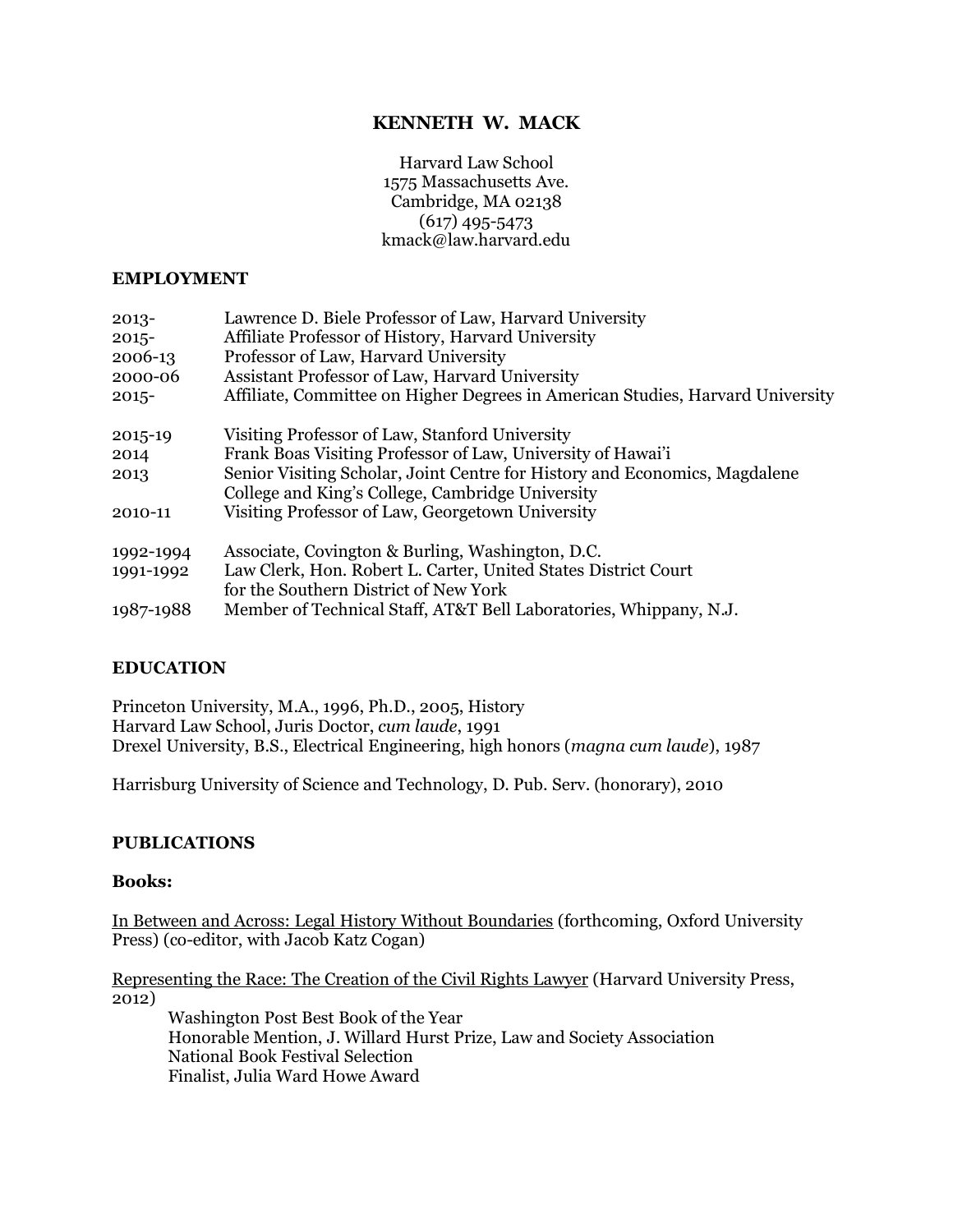The New Black: What Has Changed – And What Has Not – With Race in America (New Press, 2013) (co-editor, with Guy-Uriel E. Charles)

## **Articles:**

"Critical Race Theory and Scholarly Analyses of Race in France," in Race et Droit (Bayonne, France: Institut Francophone pour la Justice et la Démocratie, 2021).

"Race, Violence and the Word," in Race, Rights and Redemption: The Derrick Bell Lectures on the Law and Critical Race Theory (New York: The New Press, 2021) (Janet Dewart Bell and Vincent M. Southerland, eds.).

"Second Mode Inclusion Claims in the Law Schools," Fordham Law Review 87 (2018): 1005

"Pauli Murray: Eleanor Roosevelt's Beloved Radical" (review essay), Boston Review, Feb. 2016

"Civil Disobedience, State Action, and Lawmaking Outside the Courts: Robert Bell's Encounter with American Law," Journal of Supreme Court History 39 (2014): 347-71

"A Short Biography of the Civil Rights Act of 1964," S.M.U. Law Review 67 (2014): 229-46

"Civil Rights History: The Old and the New – A Reply to Risa Goluboff," Harvard Law Review Forum 126 (2013): 258

"Law and Local Knowledge in the History of the Civil Rights Movement" (review essay), Harvard Law Review 125 (2012): 1018-40

"Dissent and Authenticity in the History of American Racial Politics," in Austin Sarat, ed., Dissenting Voices in American Society: The Role of Judges, Lawyers and Citizens (Cambridge University Press, 2012)

"Bringing the Law Back into the History of the Civil Rights Movement: Legal History Dialogue with Nancy MacLean," Law and History Review 27 (2009): 657-69

"The Role of Law in the Making of Racial Identity: The Case of Harrisburg's W. Justin Carter," Widener Law Journal 18 (2009): 1-22

"Law and Mass Politics in the Making of the Civil Rights Lawyer, 1931-1941," Journal of American History 93 (2006): 37-62

"Rethinking Civil Rights Lawyering and Politics in the Era before *Brown*," Yale Law Journal 115 (2005): 256-354

"A Social History of Everyday Practice: Sadie T.M. Alexander and the Incorporation of Black Women into the American Legal Profession, 1925-60," Cornell Law Review 87 (2002): 1405-74

Reprinted in Susan D. Carle, ed., Lawyers' Ethics and the Pursuit of Social Justice: A Critical Reader (New York University Press, 2005), and Adrien Katherine Wing, ed., Critical Race Feminism: A Reader, 2d ed. (New York University Press, 2003)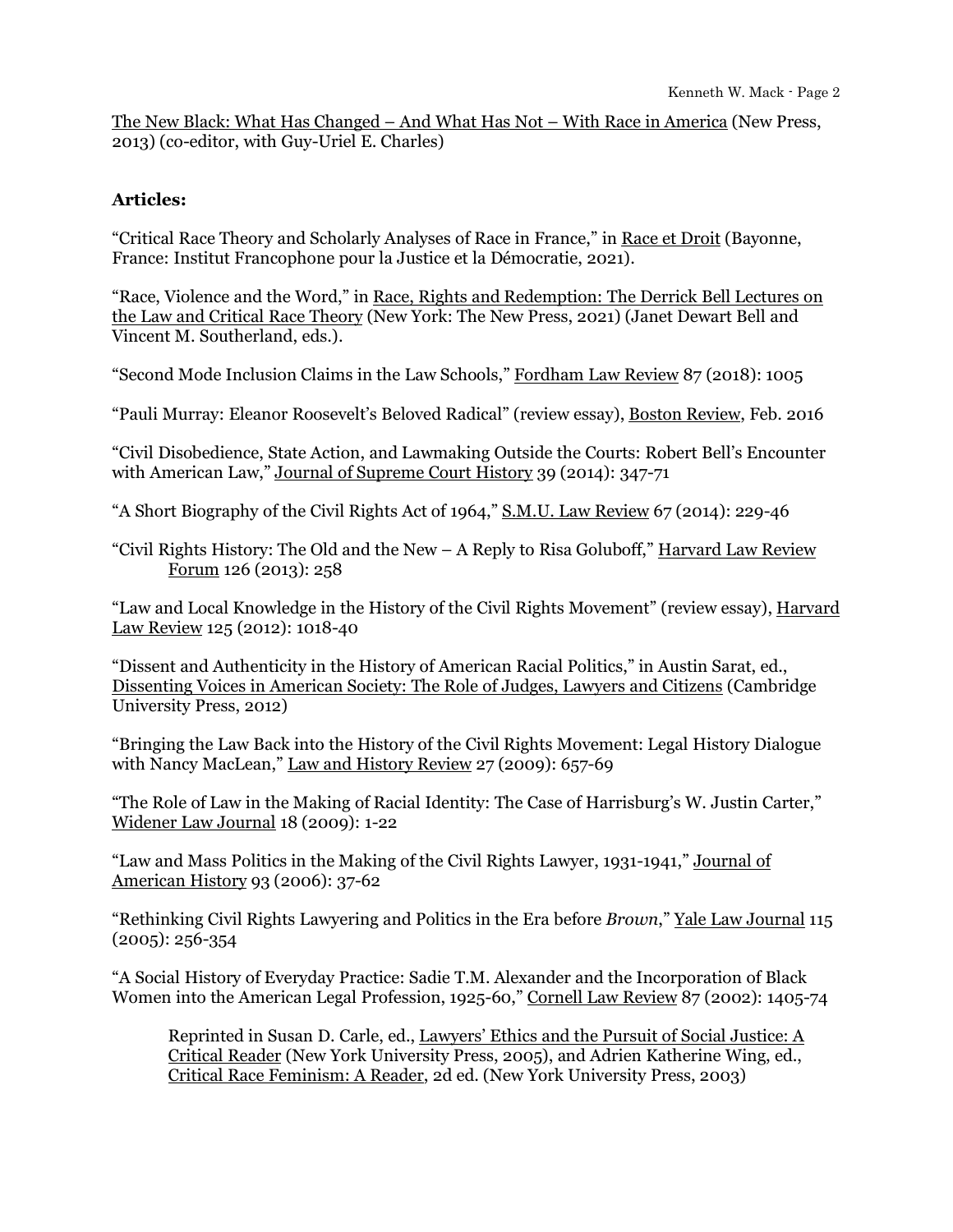"Law, Society, Identity and the Making of the Jim Crow South: Travel and Segregation on Tennessee Railroads, 1875-1905," Law and Social Inquiry 24 (1999): 377-409

Reprinted in Ian Haney López, Race, Law and Society (Ashgate Publishing, 2007)

### **Shorter Works**

- "'Lawyers Make Law?': Bob Gordon and the Critical History of the Legal Profession: A Roundtable," Law and History Review: The Docket, October 2018
- "Holder, Eric," in Henry Louis Gates, Jr. and Evelyn Brooks Higginbotham, eds., African American National Biography (Oxford University Press, 2018)
- "Historians in Court: A Roundtable," The American Historian, November 2017
- "The Two Modes of Inclusion," Harvard Law Review Forum 129 (2016): 290-302
- "Review, Maurice C. Daniels, Saving the Soul of Georgia: Donald L. Hollowell and the Struggle for Civil Rights, and Yvonne Ryan, Roy Wilkins: The Quiet Revolutionary and the NAACP," American Historical Review, 120 (2015): 291-92

"Review, Jacqueline A. MacLeod, Daughter of the Empire State: The Life of Judge Jane Bolin," Journal of American History 99 (2013): 1310-11

"The Transformations of Morton Horwitz," Harvard Law Bulletin, Summer 2013

- "Constraint and Freedom in the 'Age of Obama,'" in Gregory S. Parks and Matthew W. Hughey, eds., The Obamas and a (Post) Racial America? (Oxford University Press, 2011)
- "Alexander, Raymond Pace," and "Alexander, Sadie T.M.," in Roger K. Newman, ed., The Yale Biographical Dictionary of American Law (Yale University Press, 2009)

"The Myth of Brown?," The Pocket Part: A Companion to the Yale Law Journal, November 2005

"Barack Obama Before He Was a Rising Star," Journal of Blacks in Higher Education, Autumn 2004

"Sadie Tanner Mossell Alexander," in Susan Ware, ed., Notable American Women 1976 to 2000: A Biographical Dictionary (Harvard University Press, 2004)

"Case Note, "Legality of Divestment Statutes," Harvard Law Review 103 (1990): 817-22

## **Editorials / Opinion / Reviews**

"Did Ketanji Brown Jackson Rule Against Black Workers? It's Not So Simple," Washington Post, February 21, 2022.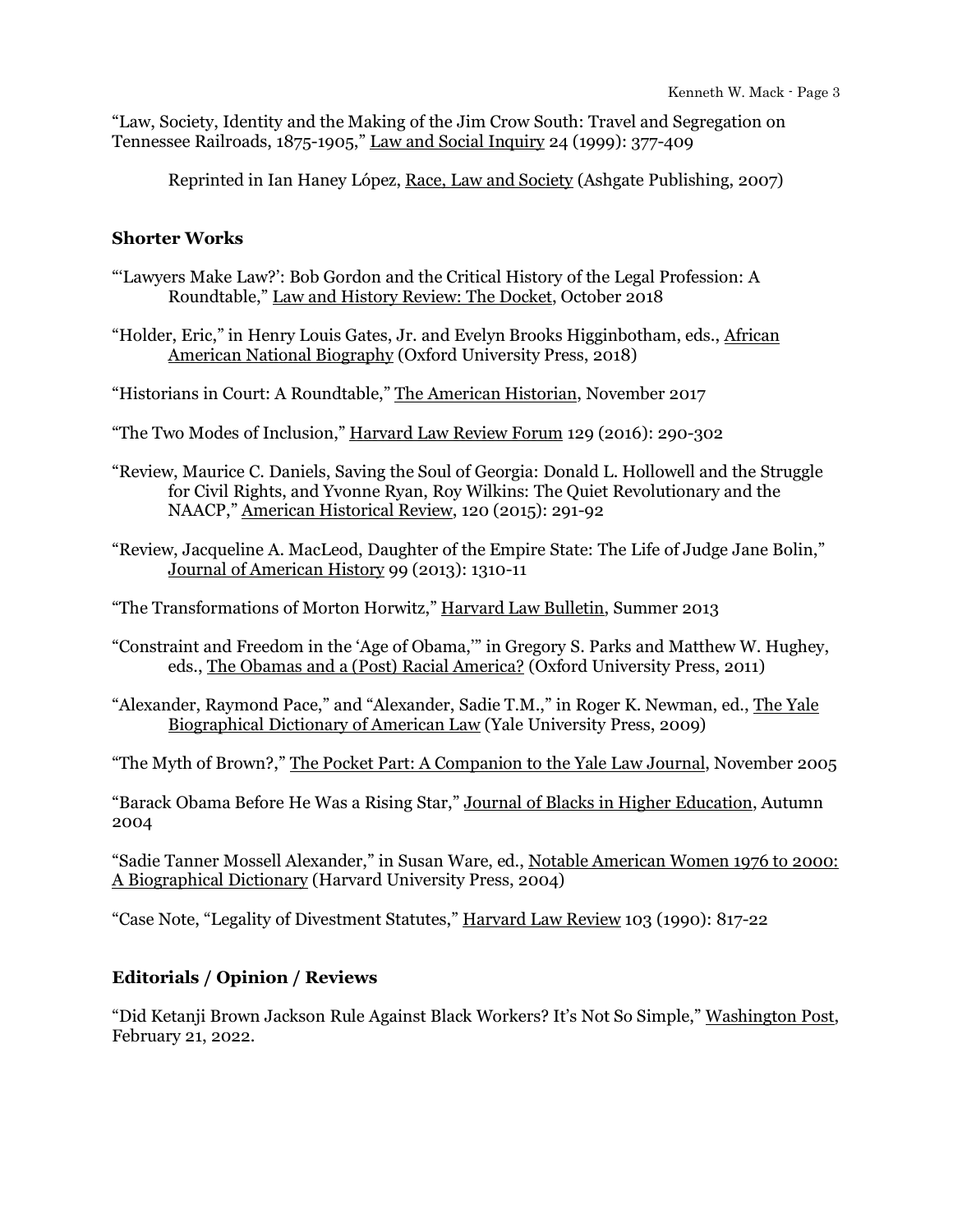"What Fannie Lou Hamer Can Teach Today's Activists," (reviewing Keisha N. Blain, *Until I am Free: Fannie Lou Hamer's Enduring Message to America*), Washington Post, November 19, 2021.

"How a Decades-long Conversation Shaped the Young United States," (reviewing Akhil Reed Amar, *The Words that Made Us: America's Constitutional Conversation, 1760-1840*), Washington Post, May 14, 2021.

"Corporations that Back Voting Rights Will Find it's Good for Business, Too," Washington Post, April 20, 2021 (with Norman Eisen).

"Some Free-speech Norms are in Danger: Maybe that's a Good Thing," (reviewing Ellis Cose, *The Short Life and Curious Death of Free Speech in America*), Washington Post, November 6, 2020).

"Running Deeper than Race: America's Caste System," (reviewing Isabel Wilkerson, *Caste: The Origins of Our Discontents*), Washington Post, July 31, 2020.

"James Baldwin Spoke Eloquently to His Era: Does He Speak to Ours?," (reviewing Eddie S. Glaude, Jr., *Begin Again: James Baldwin's America and Its Urgent Lessons for Our Own*), Washington Post, July 17, 2020.

"A Black Writer on Individualism, Identity and Indifference in Trump's America," (reviewing Clifford Thompson, *What is Is: Race, Family and One Thinking Man's Blues*), Washington Post, December 19, 2019.

"The Contradictory Conservatism of Clarence Thomas," (reviewing Corey Robin, *The Enigma of Clarence Thomas*), Washington Post, September, 26, 2019.

"The Lasting Legacy of a Brutal Racial Beating in 1946 South Carolina," (reviewing Richard Gergel, *Unexampled Courage: The Blinding of Sgt. Isaac Woodard and the Awakening of President Harry S. Truman and Judge J. Waties Waring*), Washington Post, January 31, 2019.

"A Defense of Black Lives Matter from the Activist in the Blue Vest," (reviewing DeRay Mckesson, *On the Other Side of Freedom: The Case for Hope*), Washington Post, November 2, 2018.

"Can History Prepare Us for the Trump Presidency?," (essays by twenty-one historians), Politico, January 22, 2017

"It's Not Obama, It's Just the Sixth Year," TIME, November 7, 2014

"Remembering Civil Rights in 1963, Fifty Years On," The Huffington Post, January 27, 2013

"Five Myths About Two-Term Presidents," Washington Post, November 11, 2012

"Health Care Ruling: Not a Liberal Victory," The Root, July 7, 2012

"The Roots of Clarence Thomas' Black Burden," The Root, April 6, 2012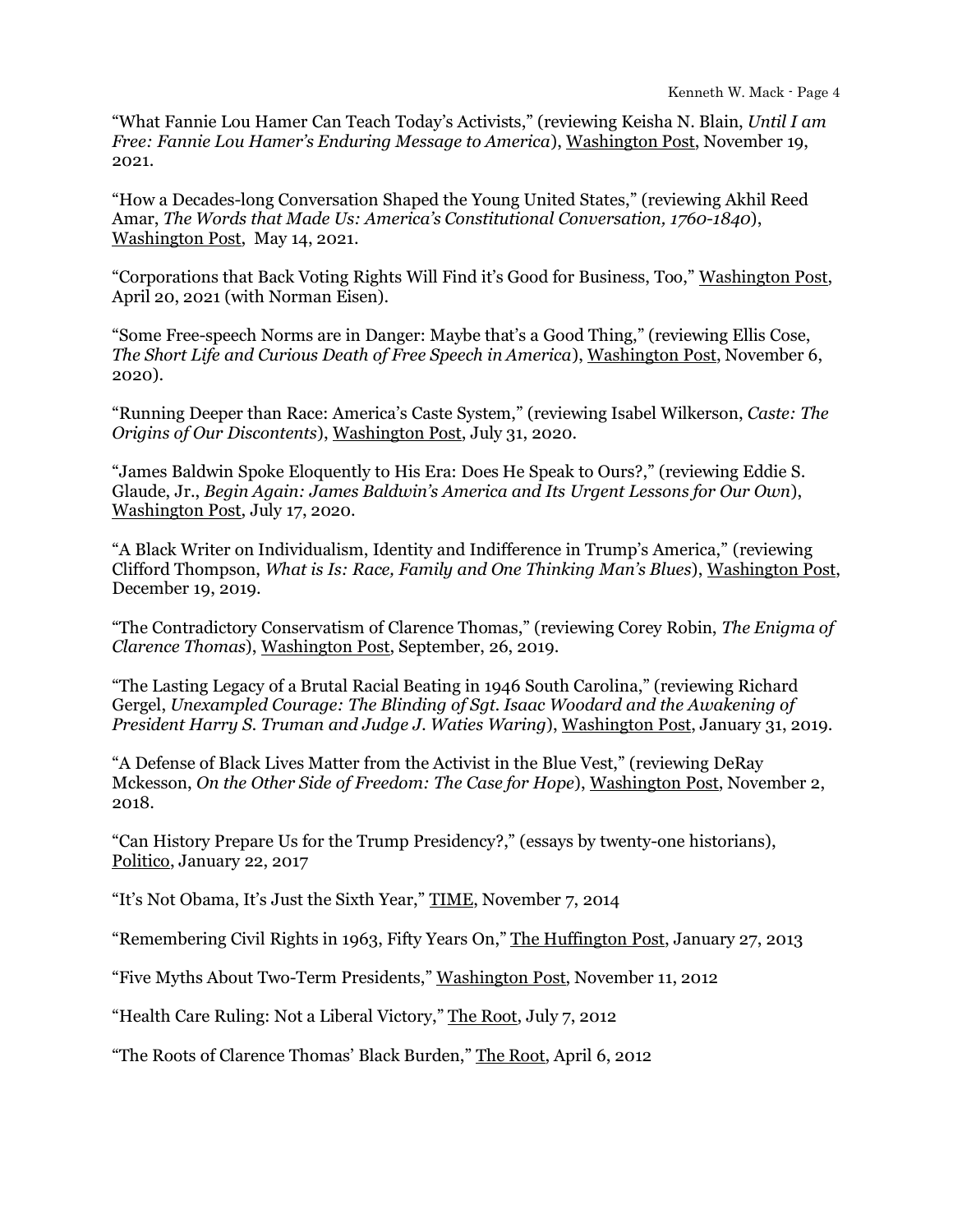"Progressives Are Disenchanted with Obama—Abolitionists Were Disenchanted with Lincoln," History News Network, July 10, 2011

"Rethinking the Rand Paul Controversy," History News Network, May 31, 2010

"A Measure of History" (on the Passage of the Affordable Care Act), Boston Globe, March 25, 2010

"The Supreme Court as a Racially Representative Institution," SCOTUS Blog, February 4. 2010

"Even at Harvard, Obama Had a Knack for Bonding with Diverse People," Sunday Patriot News (Harrisburg, Pa), February 22, 2008

"Which Side is *Brown v. Board* On?", Los Angeles Times, July 4, 2007; reprinted as "The Court, Race and Brown: Precedents to Suit Each Side," Baltimore Sun, July 8, 2007

### **PUBLIC LECTURES**

- 2019 Derrick Bell Lecture on Race in American Society, New York University
- 2018 Law in Motion Lecture, Northwestern University
- 2016 Quinlan Lecture, Oklahoma City University
- 2015 Philip Pro Lecture, University of Nevada, Las Vegas
- 2014 David C. Baum Lecture on Civil Rights and Civil Liberties, University of Illinois. Al Meyerhoff Public Interest Lecture, University of California, Irvine. Martin Luther King, Jr. Lecture, Vanderbilt University
- 2013 Leon Silverman Lecture, United States Supreme Court
- 2012 Enlund Lecture, DePaul University
- 2010 Alexander Bickel Lecture, City College of New York Commencement Address, Harrisburg University of Science and Technology
- 2009 Marion Thompson Wright Lecture, Rutgers University
- 2008 John Gedid Lecture, Widener University
- 2003 Hugo L. Black Lecture, University of Alabama

## **SCHOLARLY PRESENTATIONS**

- 2021 What is the Long Nineteenth Amendment?, Chair/Commentator. (Annual Meeting of the Organization of American Historians)
- 2019 Legal Histories of Modern American Capitalism, Commentator. (Annual Meeting of the American Society for Legal History)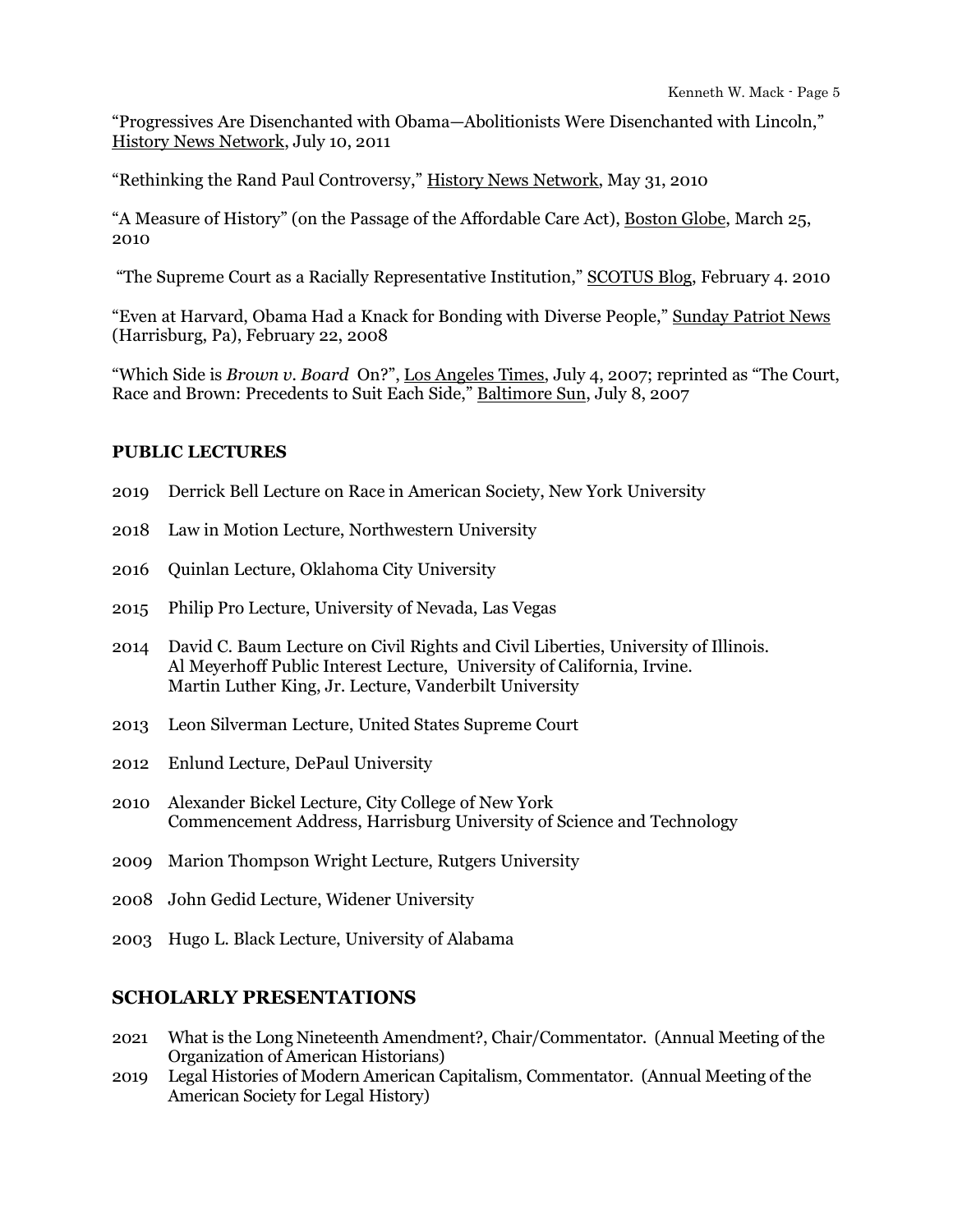- 2018 Whither the State: The Chicago School and U.S. Regulation. Commentator. Conference on New Perspectives on U.S. Regulatory History: Past and Present of Public Utilities and Antitrust Law, Harvard Business School.
- 2014 Antonio Gramsci's Hegemony, the African American Experience, and Legal Definitions of Racial Equality, Commentator. (Annual Meeting of the American Society for Legal History)
- 2013 A Black Man in the White House: Lessons from the Eisenhower Years. (Ike Reconsidered: Lessons from the Eisenhower Legacy for the 21st Century, Roosevelt House, Hunter College) Representing the Race: The Creation of the Civil Rights Lawyer. (Annual Meeting of the Law and Society Association)
- 2012 Representing the Race: The Creation of the Civil Rights Lawyer. (Annual Meeting of the American Society for Legal History)
- 2011 State of the Field: Critical Race Histories. (Organization of American Historians Annual Meeting)

Race, Sexual Identity and the Roots of Feminist Legal Advocacy. (Association of American Law Schools Mid-Year Workshop)

2009 Roundtable on Patricia Sullivan, Lift Every Voice and Sing: The NAACP and the Making of the Civil Rights Movement. (Woodrow Wilson International Center for Scholars)

2008 Roundtable Discussion on Civil Rights and Legal History. (American Society for Legal History Annual Meeting)

Civil Rights Lawyering, Then and Now. (Organization of American Historians Annual Meeting)

The Courtroom: Making Race, Making Lawyers. (Yale Law School Legal History Forum) The Legal History of Race Relations in the Twentieth Century: The Persistence of the Common Law Tradition. (Association of American Law Schools Annual Meeting)

- 2007 The Creation of the Civil Rights Lawyer. (Center for Comparative Studies in Race and Ethnicity, Stanford University; Stanford Law School Faculty Workshop) A Cultural History of Civil Rights Lawyering. (U.C.L.A. Legal History/Advanced Critical Race Theory Workshop)
- 2006 Black Lawyers in Twentieth Century America, Commentator. (American Society for Legal History)
- 2005 Recasting Movement History: Black Lawyers in the Civil Rights Struggle, 1960-68, Commentator. (Southern Historical Association Annual Meeting)
- 2004 Rethinking the Origins of the Civil Rights Lawyer. (American Society for Legal History Annual Meeting; Northwestern University Critical Race Studies Faculty Reading Group; Woodrow Wilson International Center for Scholars) Transformations in Civil Rights Lawyering and Politics: The 1930s. (Washington University in St. Louis Law School Faculty Colloquium; Columbia Law School Legal History Series)
- 2003 Constructing the Civil Rights Lawyer: The 1920s. (Boston College Legal History Colloquium)
- 2002 Race Uplift, Performance and Professionalism. (Conference on Law and the "Disappearance" of Class in Twentieth-Century America, University of Pennsylvania Law School)
- 1999 Culture, Class and Civil Rights: Progressive Black Lawyering in the Interwar Years. (Law and Society Association Annual Meeting)

1998 The Genealogy of Race and Citizenship, Commentator. (Meeting of the Working Group on Law, Culture and the Humanities, Washington, D.C.) Black Lawyering in the Early Twentieth Century: Race Leadership and the Markers of Professional Authority. (Annual Meeting of the American Society for Legal History; University of Pennsylvania Legal History Consortium)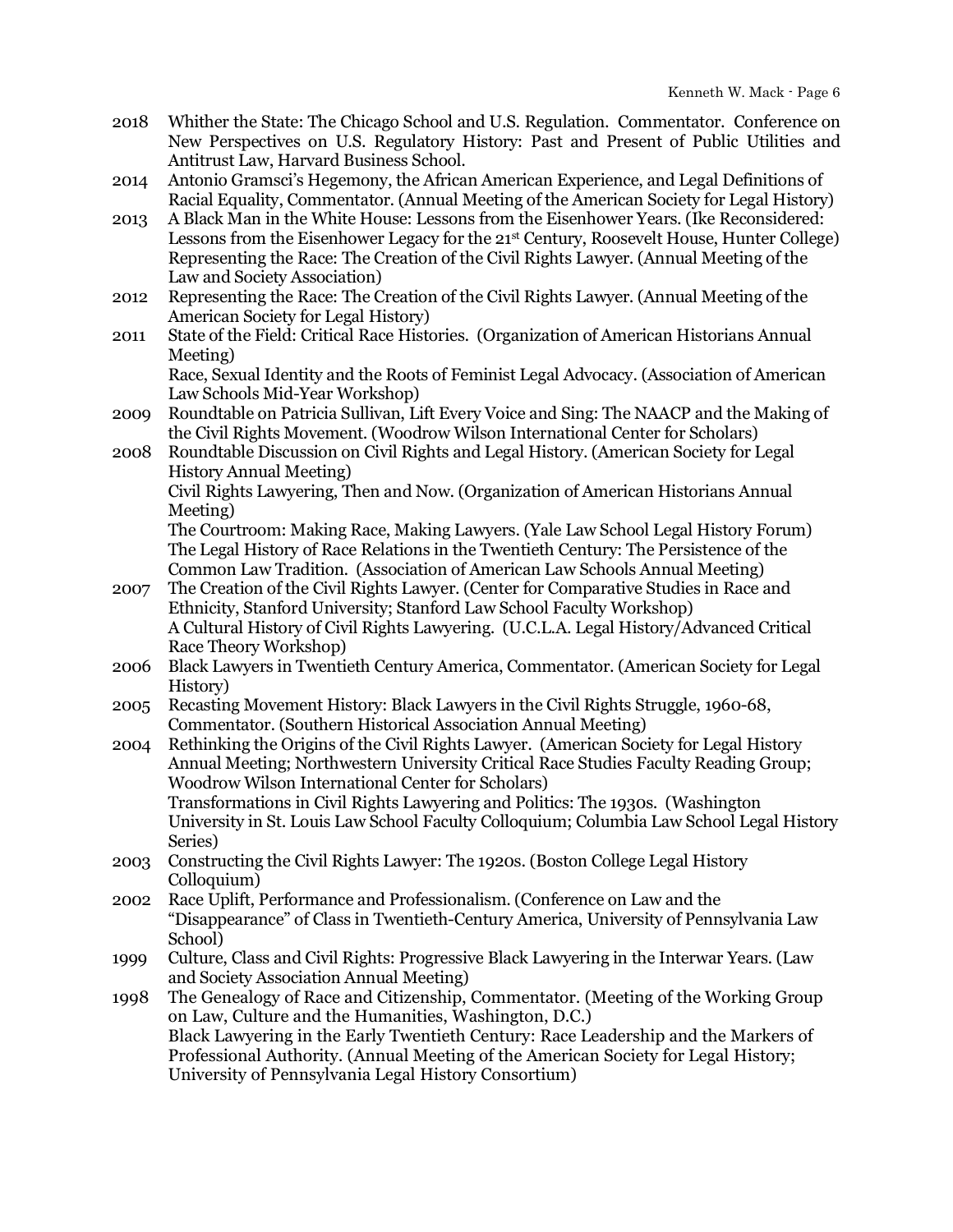1996 Race, Gender, Class and the Career of Jim Crow. (American Studies Association Annual Meeting) Segregation and Selfhood in the New South: African-American Women and Railroad Car Segregation in Tennessee, 1870 to 1914. (Law and Society Association Annual Meeting)

## **FELLOWSHIPS, PRIZES AND HONORS**

| 2020      | Harvard Law School Student Government Teaching and Advising Award            |
|-----------|------------------------------------------------------------------------------|
| 2016-17   | Radcliffe Fellow, Radcliffe Institute for Advanced Study, Harvard University |
| 2013      | Honorable Mention, J. Willard Hurst Prize, Law and Society Association       |
|           | Finalist, Julia Ward Howe Award, Boston Authors Club                         |
|           | Exemplary Legal Writing Award, The Green Bag (for Representing the Race)     |
| 2007-08   | Fletcher Fellow, Fletcher Foundation                                         |
| 2006      | William Nelson Cromwell Fellowship, American Society for Legal History and   |
|           | <b>William Nelson Cromwell Foundation</b>                                    |
| 2004-05   | Faculty Fellow, Edmond J. Safra Foundation Center for Ethics, Harvard        |
|           | University                                                                   |
| 1999-2000 | Reginald F. Lewis Fellow, Harvard Law School                                 |
| 1997-99   | Princeton Society of Fellows of the Woodrow Wilson Foundation, Princeton     |
|           | University                                                                   |
| 1996-99   | Ford Foundation Predoctoral Fellow, Ford Foundation and National Research    |
|           | Council                                                                      |
| 1994-96   | Davis Merit Prize, Princeton University                                      |
| 1990-91   | <b>Executive Editor, Harvard Law Review</b>                                  |
| 1988-91   | Earl Warren Scholar, NAACP Legal Defense and Educational Fund                |
| 1986      | Elected to Tau Beta Pi (the Engineering academic honor society)              |
| 1982-87   | National Merit Scholar, 1982-87                                              |
|           |                                                                              |

## **TEACHING**

History of Capitalism in the Americas (graduate history seminar and law school course) History of American Economic Regulation (graduate history seminar and law school course) Critical Race Theory

Capitalism's Hardwiring: Money, Credit, and Finance in a Globalizing World, 1620-2020 (graduate history seminar and law school course)

**Property** 

The Constitution in American History (graduate history seminar and law school course) Legal History Workshop: Race and Policing in Historical Context (graduate history seminar and law school course)

Legal History Workshop: Intimacy and the Law (graduate history seminar and law school course)

American Legal History, 1865 to present

Race, Law and the Long Civil Rights Movement (graduate history seminar and law school course)

The Role of the African American Lawyer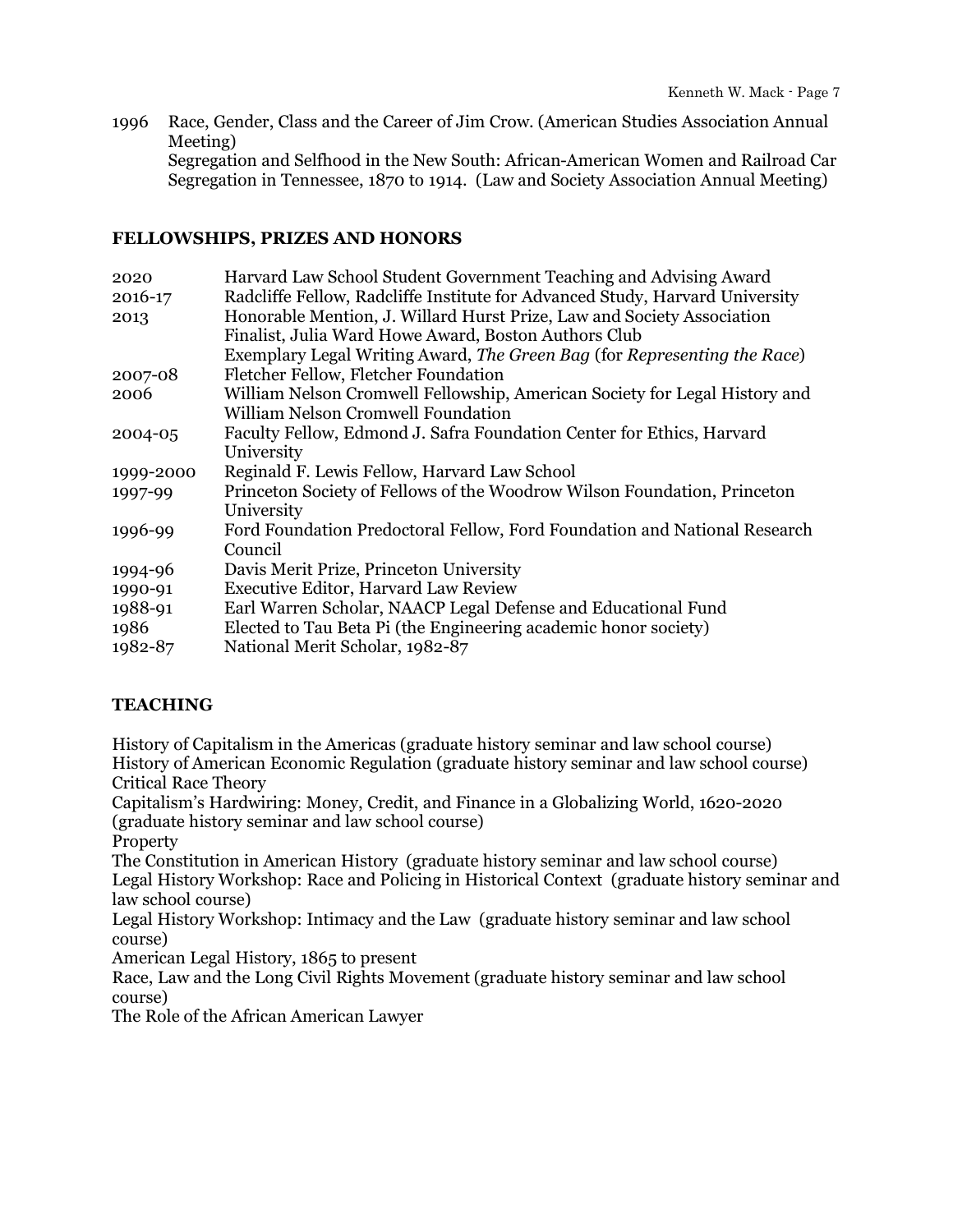### **PUBLIC/PROFESSIONAL SERVICE**

Co-Director, Workshop on Capitalism's Hardwiring: Money, Credit, and Finance in a Globalizing World 1620-2020, Charles Warren Center for Studies in American History, Harvard University, 2022-23 Selection Committee, Harvard University Tanner Lecture on Human Values, 2022- Harvard University Library Faculty Advisory Council, 2021- Judge, 100&Change \$100 Million Grant Competition, MacArthur Foundation, 2019, 2016 Program Committee, American Society for Legal History, 2019 Co-Faculty Leader, Annual Student Research Colloquium, American Society for Legal History, 2019 Committee for the Interfaculty Initiative on Identity, Politics and Culture, Harvard University, 2018-19 Steering Committee, Long 19th Amendment Project, Radcliffe Institute for Advanced Study, 2018-19 Cromwell Research Fellowship Committee, American Society for Legal History, 2017-19 Member, Permanent Committee for the Oliver Wendell Holmes Devise (U.S. Presidential Appointment), 2016- Member, American Law Institute, 2016- Co-Director, Workshop on the History of Capitalism in the Americas, Charles Warren Center for Studies in American History, Harvard University, 2015-16 Projects and Proposals Committee, American Society for Legal History, 2014-16 Lecturer, A.B.A./Federal Judicial Center Summer Institute for Teachers, 2015 Chair, Entry-Level Faculty Appointments Committee, Harvard Law School, 2014-16 Member, Entry-Level Faculty Appointments Committee, Harvard Law School, 2011-14 Co-Director, Harvard Law School Program in Law and History, 2012- Guest Scholar, J. Willard Hurst Summer Institute for Legal History, Univ. of Wisconsin, 2013 Editorial Board, Law and History Review, 2013 to 2018 Referee, National Humanities Center Fellowships, 2012- Editorial Board, Law and Social Inquiry, 2011 to 2013 Co-Director, Workshop on the Long Civil Rights Movement, Charles Warren Center for Studies in American History, Harvard University, 2008-09 Lecturer, N.E.H. Summer Institute for College and University Teachers, W.E.B. Du Bois Institute for African American History, 2006, 2008 Administrative Board, Harvard Law School, 2008-09 Chair, Faculty Appointments Search Committee for Race Relations/Civil Rights, Harvard Law School, 2006-07 Administrative Committee, Charles Warren Center for Studies in American History, Harvard University, 2006- Nominating Committee, American Society for Legal History, 2004-07 Committee on Research, Association of American Law Schools, 2005 to 2006 Board of Editors, Massachusetts Legal History, 2004 to 2007 Board of Trustees, Ames Foundation, 2003-15 Board of Overseers, Massachusetts Supreme Judicial Court Historical Society, 2002 to 2007 Co-Director, Harvard Law School Legal History Colloquium, 2002-06 Program Committee, American Society for Legal History, 1999 Co-Area Director – Monitoring for the United States and Canada, Independent Electoral Commission of South Africa, March – April, 1994